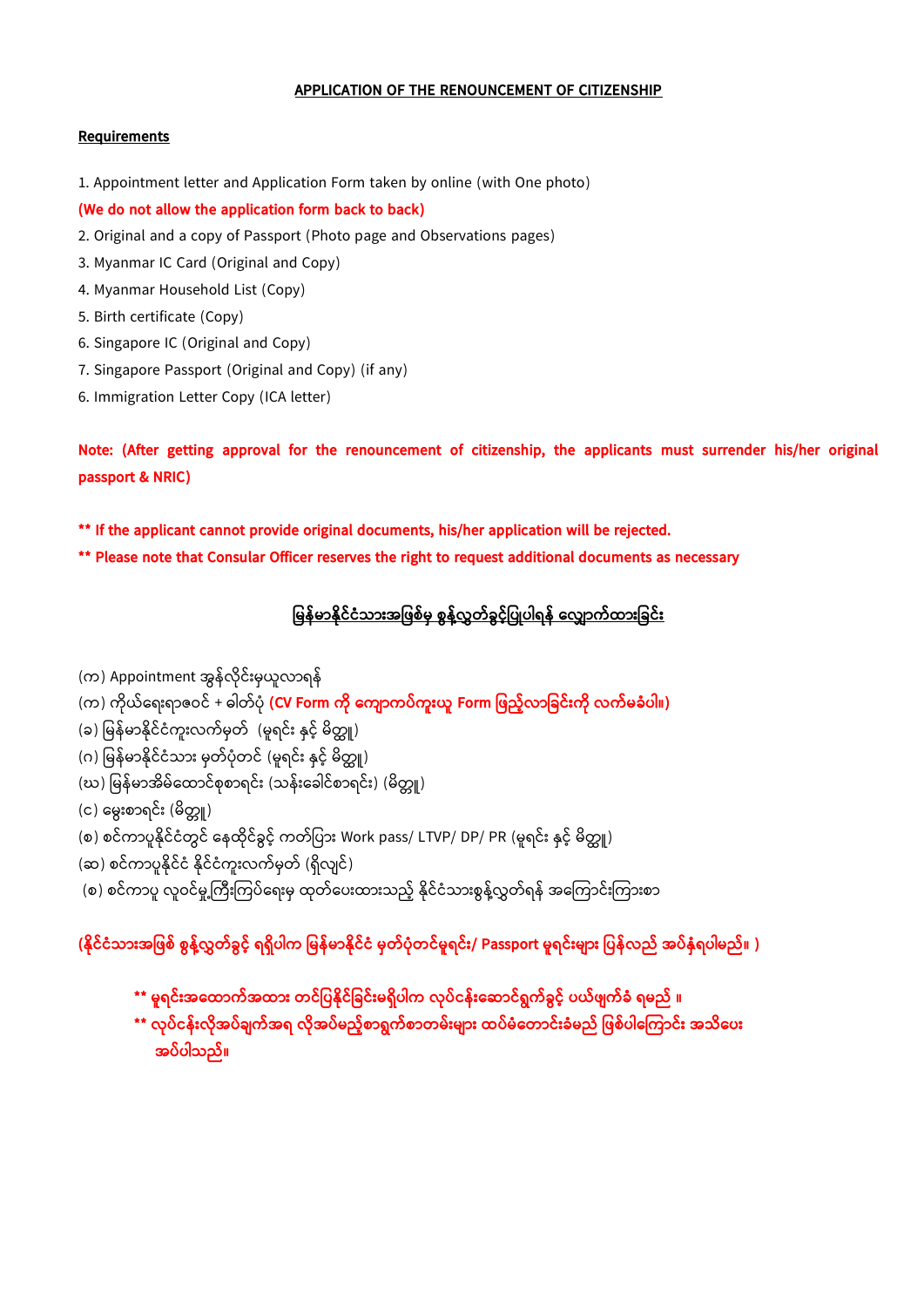သံအမတ်ကြီး မြန်မာသံရုံး စင်ကာပူမြို့

သို့

ရက်စွွဲ၊ ၂၀ ခိုနှစ် လ ရက်

အကြောင်းအရာ။ **နိုင်ငံသားအဖြစ်မှ စွန့်လွှတ်ခွင့် ပြုပါရန် လျှောက်ထားခြင်း** 

ကျွန်ရတာ်/ကျွန်မ\_\_\_\_\_\_\_\_\_\_\_\_\_\_\_\_\_\_\_\_\_\_\_ ၊ န ိုင်င ကူ်းလက်မှတ် အမှတ် (\_\_\_\_\_\_\_\_\_\_\_\_), ထုတ်ပေးသည့်ရက်စွဲ (\_\_\_\_\_\_\_\_\_\_\_\_\_\_)၊ ထုတ်ပေးသည့် နေရာ  $($ \_\_\_\_\_\_\_\_\_\_\_\_\_\_\_\_\_\_\_) ကိုင်ဆောင်သူသည် စင်ကာပူနိုင်ငံသားအဖြစ် မိမိသဘောဆန္ဒအလျောက် ခံယူပြီး/ပြောင်းလဲ လိုပါသဖြင့်် မြန်မာနိုင်ငံသားအဖြစ်မှ စွန့်လွှတ်ခွင့်် ပြုပါရန် 'လျှောက်ထားအပ်ပါသည်။

လေးစားစွာဖြင့်

| လက်မှတ်             |  |
|---------------------|--|
| အမည်                |  |
| စင်ကာပူ နေရပ်လိပ်စာ |  |
|                     |  |
|                     |  |
| ဖုန်းနံပါတ်         |  |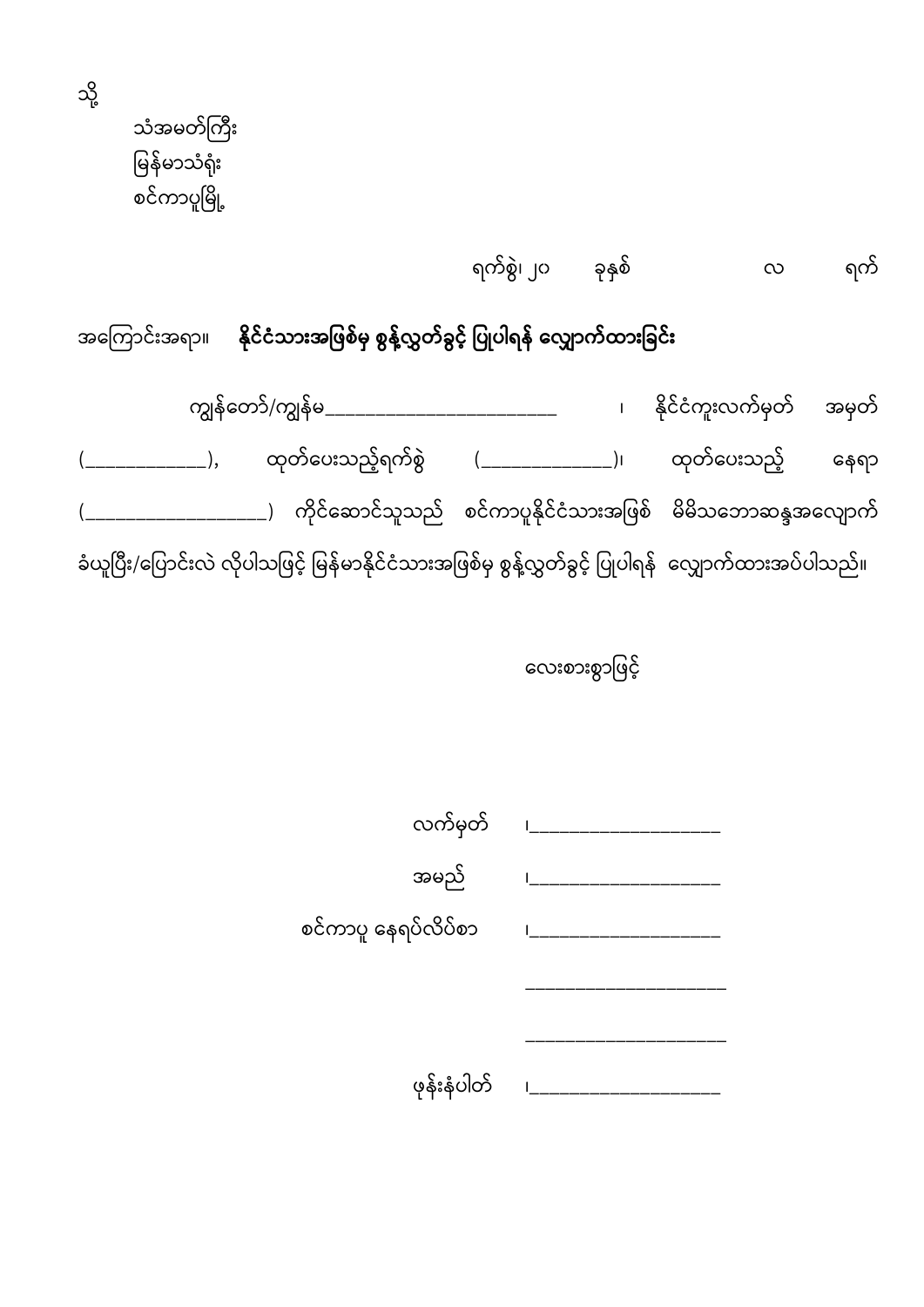သံအမတ်ကြီး မြန်မာသံရုံး စင်ကာပူမြို့

သို့

ရက်စွွဲ၊ ၂၀ ခိုနှစ် လ ရက်

အရကကာင််းအရာ။ **န ိုင်ငံသာား စွန့််လွှတ်ထာားလ ကာင်ား processing letter ထိုတ်လပား ပါရန် လလ ာက်ထာား မခင်ား**

ကျွန်ရတာ်/ကျွန်မ\_\_\_\_\_\_\_\_\_\_\_\_\_\_\_\_\_\_\_\_\_\_\_ ၊ န ိုင်င ကူ်းလက်မှတ် အမှတ် (\_\_\_\_\_\_\_\_\_\_\_\_\_), ထုတ်ပေးသည့်ရက်စွဲ (\_\_\_\_\_\_\_\_\_\_\_\_\_\_\_)၊ ထုတ်ပေးသည့် နေရာ \_\_\_\_\_\_\_\_\_\_\_\_\_\_\_\_\_\_\_\_) ကိုင်ဆောင်သူသည် စင်ကာပူနိုင်ငံ မြန်မာသံရုံးသို့ လာရောက်၍ နိုင်ငံသား အဖြစ်မှ စွန့်လွှတ်ထားကြောင်း processing letter အား ထုတ်ပေး ပါရန် လျှောက်ထားအပ်ပါသည်။

လေးစားစွာဖြင့်

| လက်မှတ်             |                               |
|---------------------|-------------------------------|
| အမည်                |                               |
| စင်ကာပူ နေရပ်လိပ်စာ | $\mathsf{I}$ and $\mathsf{I}$ |
|                     |                               |
|                     |                               |
| ဖုန်းနံပါတ်         |                               |